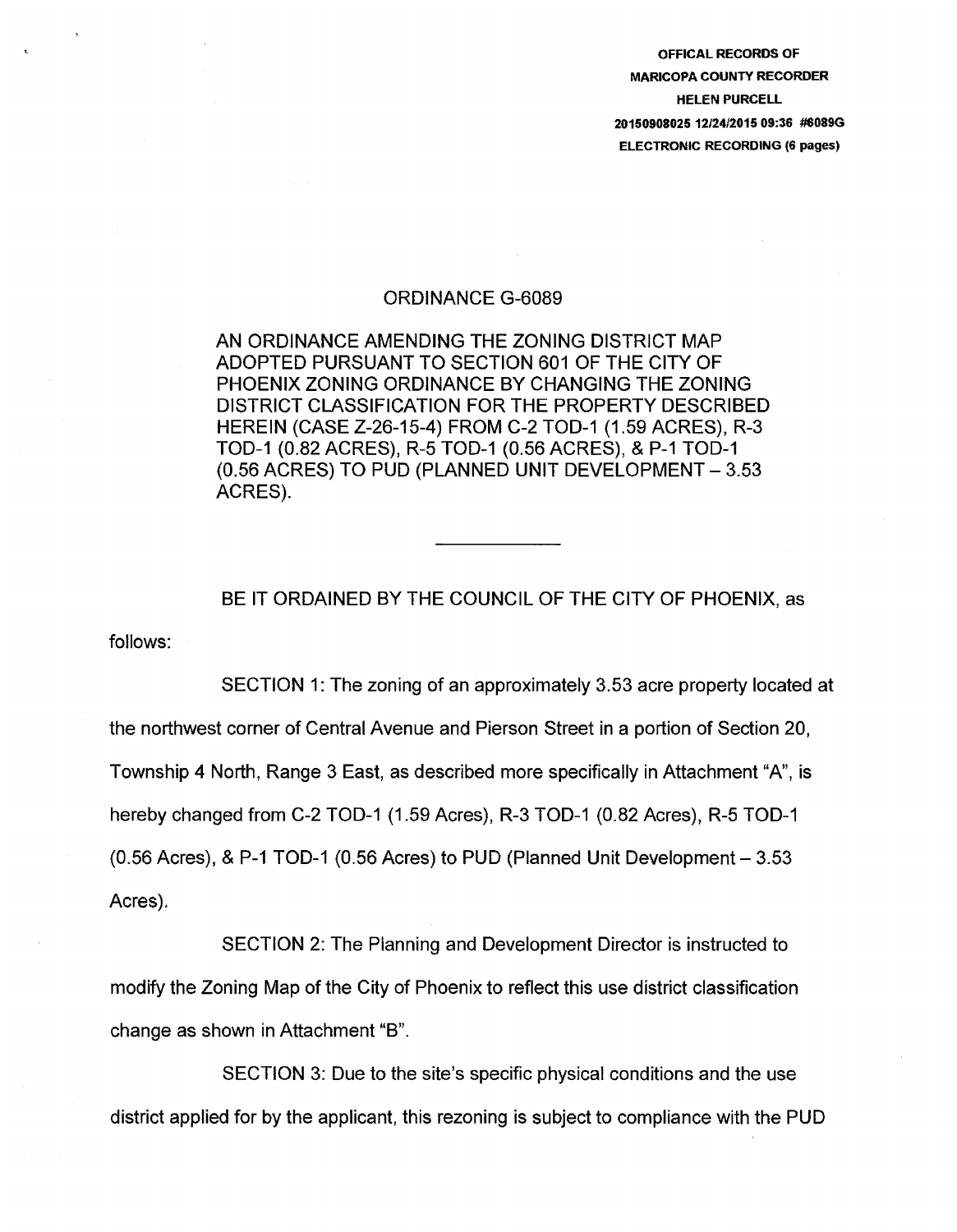narrative and the following stipulations, violation of which shall be treated in the same

manner as a violation of the

## City of Phoenix Zoning Ordinance:

- 1. An updated Development Narrative for the Omninet- West PUD reflecting the changes approved through this request shall be submitted to the Planning and Development Department within 30 days of City Council approval of this request. The updated Development Narrative shall be consistent with the Development Narrative date stamped October 14, 2015.
- 2. The property owner shall provide a deposit in the amount of \$50,000 into a Street Transportation Department escrow account at the City of Phoenix to be utilized for traffic calming measures in the Pierson Place Historic District. These funds may be contributed toward the purchase and installation of such devices as roundabouts, speed humps/cushions, or raised crosswalks (speed tables), limited turning, traffic diverters, GATES or other such traffic calming or management tools for the area bounded by Central Avenue, Camelback Road, 7th Avenue, and the Grand Canal. Distribution of funds shall be at the mutual agreement of the FIVE MEMBER NEIGHBORHOOD TRAFFIC TEAM Board of Directors of Pierson Place Historic District, the residents on affected streets and the City of Phoenix Streets Department Safety and Neighborhood Traffic section, in accordance with all procedures required by the city. Owner may apply for reimbursement of escrow funds from the Street Transportation Department if no formal SPECIAL petition has been submitted within 3 5 years from the issuance of a certificate of occupancy. The Street Transportation Department may study any potential traffic impacts concurrent with construction to expedite the study process and construction of any traffic mitigation measures as approved by the Street Transportation Department.
- 3. Developer shall install a monument proximate to the northwest corner of the site identifying the Pierson Place Historic District and facing toward the Light Rail station, as approved by the Planning and Development Department. The monument shall be similar to the existing Pierson Place Historic District Monument located proximate to the southwest corner of 3rd Avenue and Camelback Road, or as otherwise agreed upon by the developer and the Board of Directors of the Pierson Place Historic District.
- 4. THE DEVELOPER SHALL CONSTRUCT A DIRECTIONAL RETAIL DRIVEWAY TO DIRECT RETAIL TRAFFIC AWAY FROM THE NEIGHBORHOOD AS APPROVED BY THE PLANNING AND DEVELOPMENT DEPARTMENT.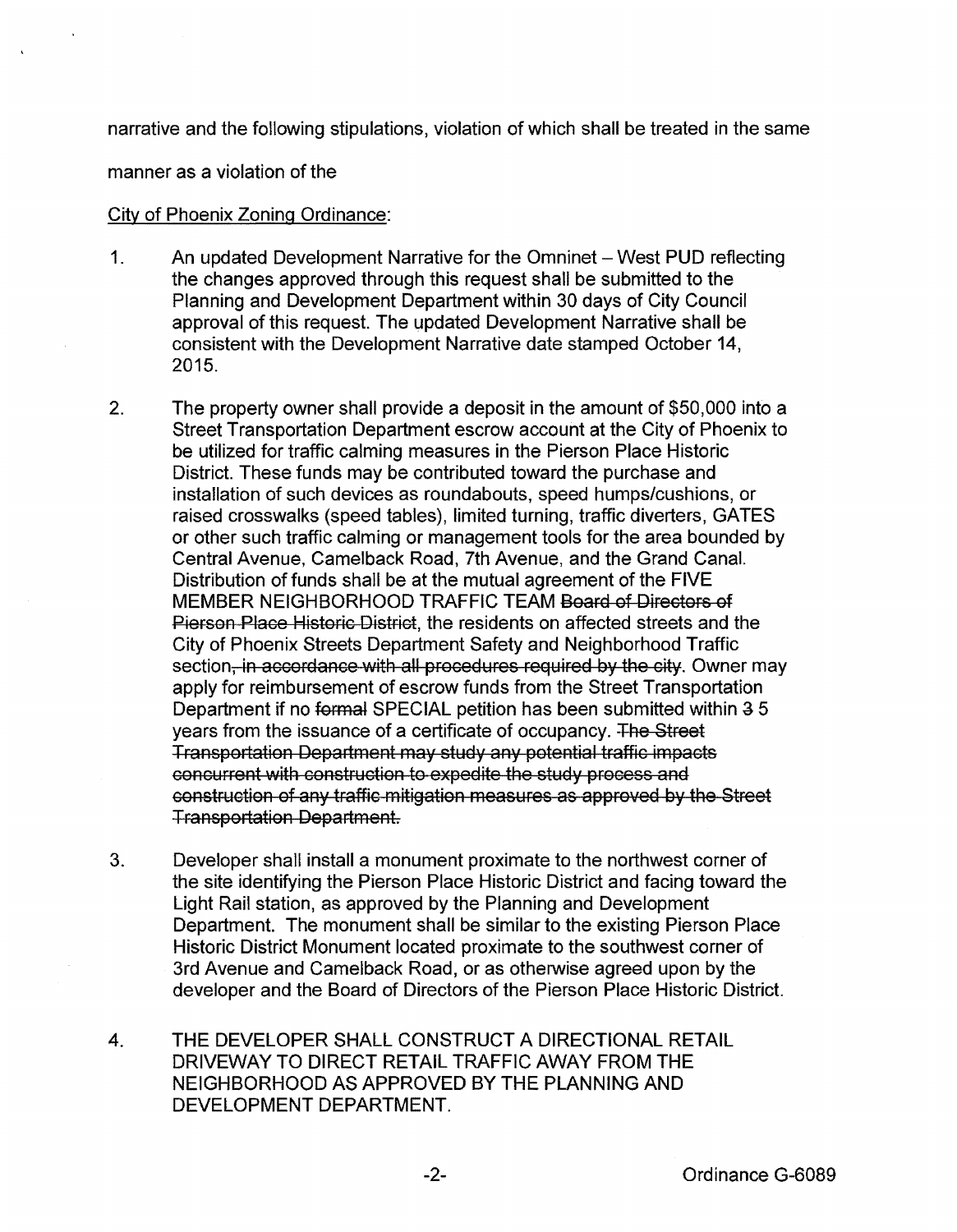5. THE APPROVAL SHALL BE CONDITIONED UPON DEVELOPMENT COMMENCING WITHIN SEVEN (7) YEARS OF THE CITY COUNCIL APPROVAL OF THIS CHANGE OF ZONING IN ACCORDANCE WITH SECTION 506.8.1 OF THE PHOENIX ZONING ORDINANCE. (FOR PURPOSES OF THIS STIPULATION, DEVELOPMENT SHALL COMMENCE WITH THE ISSUANCE OF BUILDING PERMITS AND ERECTION OF BUILDING WALLS ON SITE).

SECTION 4: If any section, subsection, sentence, clause, phrase or

portion of this ordinance is for any reason held to be invalid or unconstitutional by the

decision of any court of competent jurisdiction, such decision shall not affect the validity

of the remaining portions hereof.

PASSED by the Council of the City of Phoenix this 16th day of December,

2015.



**MAYOR** 

ATTEST:

**ACTING** City Clerk

FORM:

**Acting City Attorney** 

REVIEWED BY:  $\overline{A}$ CTINQ City Manager 2825v1: (CM#68)(Item#93) 12/16/15

Attachments: A- Legal Description (1 Page) B- Ordinance Location Map (1 Page)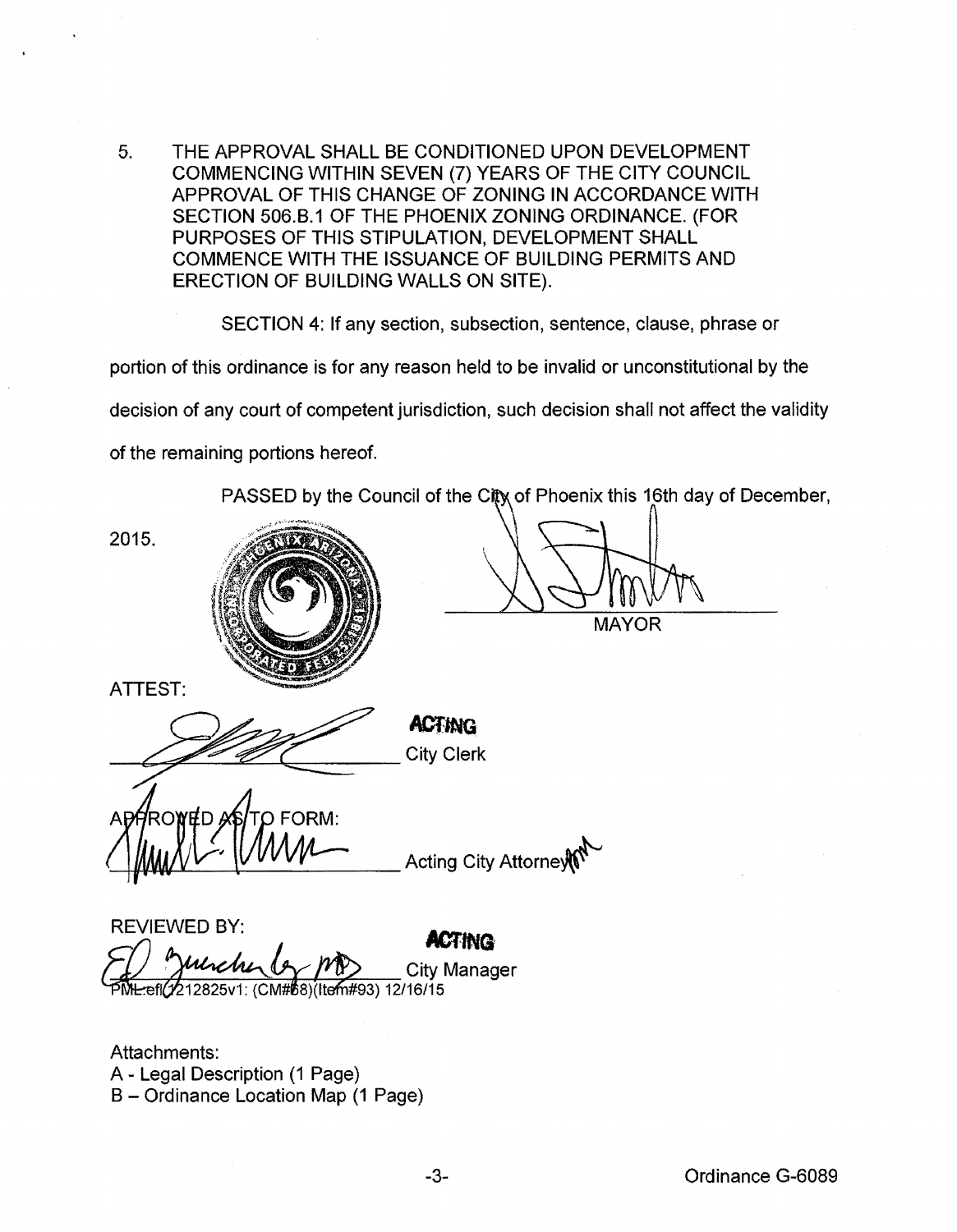## ATTACHMENT A

## LEGAL DESCRIPTION FOR Z-26-15-4

THAT PORTION OF LOTS 46 TROUGH 56, STANLEY PLACE, RECORDED AS BOOK 18 OF MAPS, PAGE 21 LOCATED IN THE NORTHEAST QUARTER OF THE NORTHWEST QUARTER OF SECTION 20, TOWNSHIP 4 NORTH, RANGE 3 EAST OF THE GILA RIVER BASE AND MERIDIAN, MARICOPA COUNTY, ARIZONA, MORE PARTICULARLY DESCRIBED AS FOLLOWS:

COMMENCING AT THE NORTH QUARTER CORNER OF SAID SECTION 20, SAID POINT BEING MARKED BY A STONE IN A HANDHOLE LYING SOUTH 89 42'53" EAST A DISTANCE OF 2664.89 FEET FROM THE NORTHWEST CORNER OF SAID SECTION 20, SAID POINT BEING MARKED BY A BRASS CAP IN HANDHOLE;

THENCE SOUTH 00 00'00" EAST (BASIS OF BEARINGS) A DISTANCE OF 659.91 FEET TO THE CENTER POINT IN THE INTERSECTION OF CENTRAL AVENUE AND WEST PIERSON STREET, SAID POINT BEING MARKED BY 2 BRASS CAP REFERENCE MONUMENTS LYING NORTH 53 31'35"WEST A DISTANCE OF 59.09 FEET, AND SOUTH 55 54'14" WEST A DISTANCE OF 57.79 FEET; THENCE NORTH 89 43'49" WEST 50.00 FEET;

THENCE NORTH 00 00'00" EAST PARALLEL WITH AND 50.00 FEET WEST OF THE NORTH- SOUTH MIDSECTION LINE OF SAID SECTION 20, 30.00 FEET TO THE SOUTHEAST CORNER OF SAID LOT 53, BEING MARKED BY A FOUND "X" IN CONCRETE AND THE POINT OF BEGINNING;

THENCE NORTH 89 43'49" WEST PARALLEL WITH AND 30.00 FEET NORTH OF THE CENTERLINE OF WEST PIERSON STREET, 379.00 FEET TO THE SOUTHWEST CORNER OF SAID LOT 56, BEING MARKED BY A 1/2" REBAR WITH CAP L#l34711;

THENCE NORTH 00 00'00" EAST 135.03 FEET TO THE NORTHWEST CORNER OF SAID LOT 56, BEING MARKED BY A 1/2" REBAR WITH CAP L#41076:

THENCE NORTH 89 43'26" WEST 73.00 FEET, TO THE SOUTHWEST CORNER OF SAID LOT 46, BEING MARKED BY A 1/2" REBAR WITH CAP L#41076;

THENCE NORTH 00 00'00" EAST 135.03 FEET TO THE NORTHWEST CORNER OF SAID LOT 46, BEING MARKED BY A 1/2" REBAR WITH CAP LS#41076;

THENCE SOOTH 89 43'03" EAST 245.02 FEET BEING MARKED BY A 1/2" REBAR WITH CAP LS#38175;

THENCE SOUTH 62 41'29" EAST 79.57 FEET BEING MARKED BY A 1/2" REBAR WITH CAP LS#38175;

THENCE SOUTH 62 43'59" EAST 78.54 FEET BEING MARKED BY A 1/2" REBAR WITH CAP LS#39131;

THENCE SOUTH 60 22'32" EAST 25.98 FEET BEING MARKED BY A PK NAIL WITH TAG LS#38175;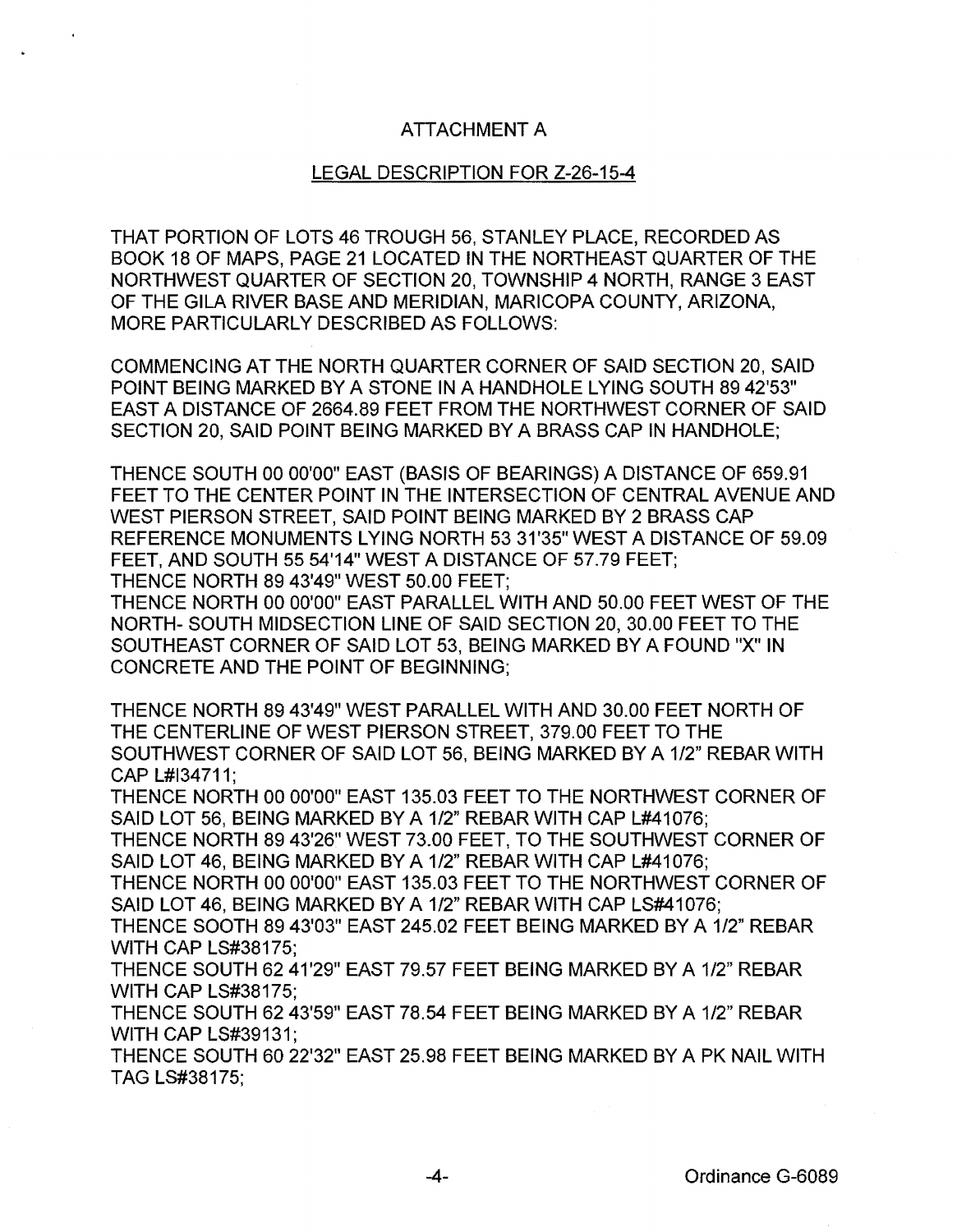THENCE SOUTH 57 07'28" EAST 26.07 FEET BEING MARKED A 1/2" REBAR WITH CAP LS#38168;

THENCE NORTH 89 59'52" EAST 7.65 FEET BEING MARKED BY A 1/2" REBAR WITH CAP LS#38175;

THENCE SOUTH 00 15'26" EAST 29.09 FEET BEING MARKED BY A WITNESS CORNER LYING 1.80 FEET EAST, SAID POINT BEING A "X" IN CONCRETE; THENCE NORTH 89 59'51" EAST 14.22 FEET TO A POINT ON THE WEST RIGHT-OF-WAY LINE OF CENTRAL AVENUE, BEING MARKED BY A "X" IN CONCRETE; THENCE SOUTH 00 00'00" EAST PARALLEL WITH AND 50.00 FEET WEST OF THE NORTH- SOUTH MIDSECTION LINE, 142.42 FEET TO THE POINT OF BEGINNING.

NET AREA OF PARCEL IS 100,792 S.F. OR 2.3139 ACRES MORE OR LESS